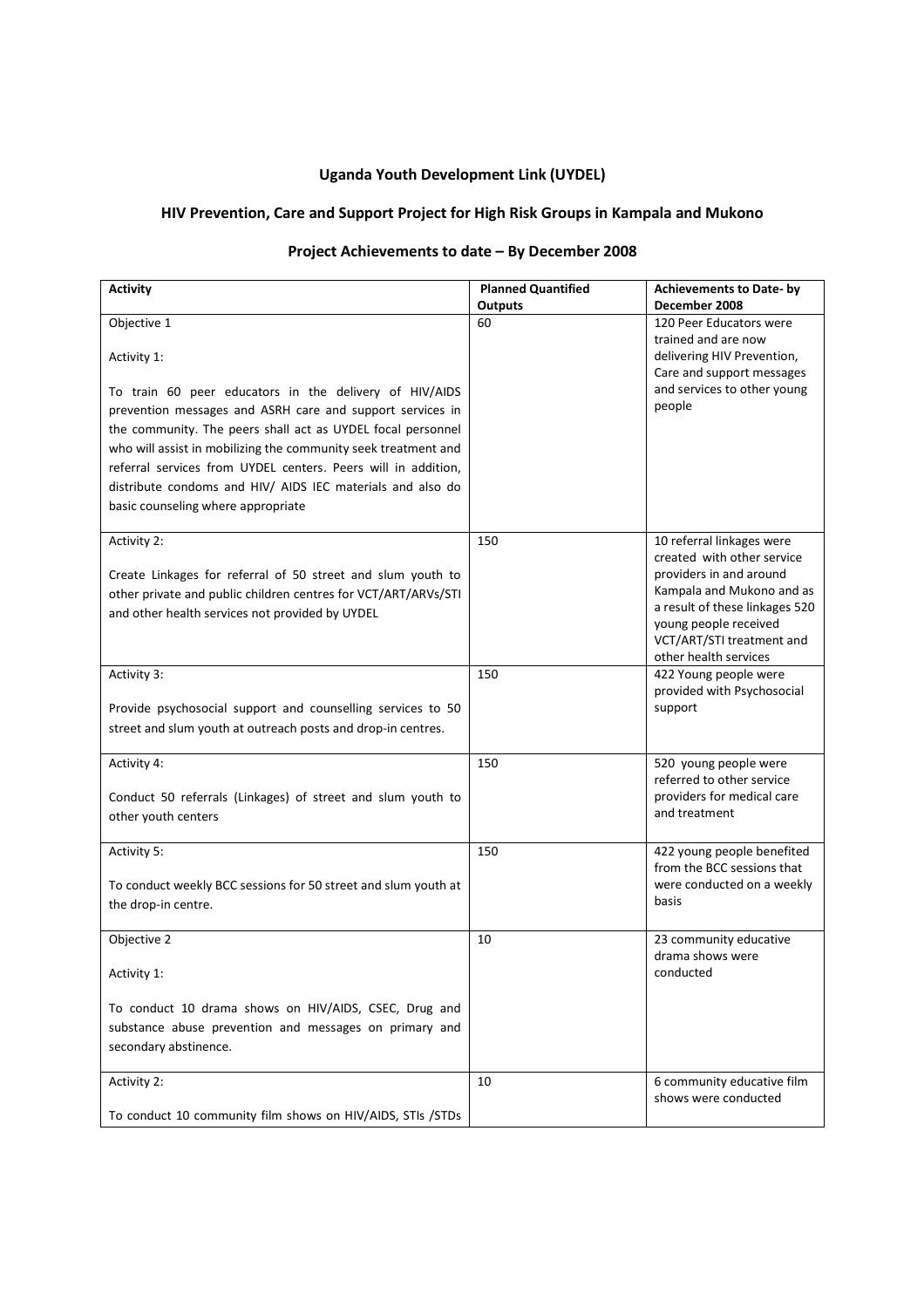| and Drug and Substance abuse prevention.                                                                                                                                                                         |     |                                                                                                                                                                                    |
|------------------------------------------------------------------------------------------------------------------------------------------------------------------------------------------------------------------|-----|------------------------------------------------------------------------------------------------------------------------------------------------------------------------------------|
| Activity 3:<br>Conduct annual youth retreats among 100 street and slum<br>youth in the project areas.                                                                                                            | 100 | 422 young people<br>participated in youth retreat<br>organized                                                                                                                     |
| Activity 4:<br>Conduct out door and indoor recreation activities to generate<br>children clientele for HIV prevention, care and support services.                                                                | 100 | 422 young people<br>participated in out door and<br>indoor recreation activities                                                                                                   |
| Activity 5:<br>Conduct orientation meetings for 30 members of parent<br>support groups and 30 local councils/ Law enforcement officers<br>in the community on child protection and resilience.                   | 60  | 50 Parents and 58 Local<br>leaders/ Law Enforcement<br>Officers attended and<br>participated in these<br>meetings that are held<br>quarterly                                       |
| Objective 3<br>Activity 1:<br>Identification, mobilization and selection of 100 street and<br>slum youth for placement of vocational skills training                                                             | 100 | 422 young people were<br>identified to benefit from<br>vocational skills training                                                                                                  |
| Activity 2:<br>Conduct home visits for the identified and selected 100 street<br>and slum youth to verify information given in the case studies<br>and to get an insight into the child's community environment. | 100 | 265 young people were<br>visited in and around<br>Kampala and Mukono                                                                                                               |
| Activity 3:<br>Identification, mobilization and selection of local artisans<br>within the community and utilization of UYDEL vocational<br>training center to provide vocational skills training.                | 8   | 11 Instructors and local<br>artisans were identified and<br>selected to provide<br>vocational skills training to<br>young people identified in<br>and around Kampala and<br>Mukono |
| Activity 4:<br>Hold four training workshops of 5 days each for the identified<br>and selected 100 street and slum youth in the street-smart<br>behavioral change module.                                         | 100 | 422 young people attended<br>and participated in the<br><b>Street Smart Behavioural</b><br>Change trainings                                                                        |
| Activity 5:<br>Hold an orientation with 20 local artisans on how to handle the<br>youths, their role in the project and signing of the<br>memorandum of understanding.                                           | 11  | These meetings are done on<br>a weekly basis at all the<br><b>UYDEL</b> centres                                                                                                    |
| Activity 6:<br>Placement of the 100 identified and selected street and slum<br>youth for vocational skills training with local artisans.                                                                         | 100 | 422 young people were<br>identified and selected for<br>vocational skills training                                                                                                 |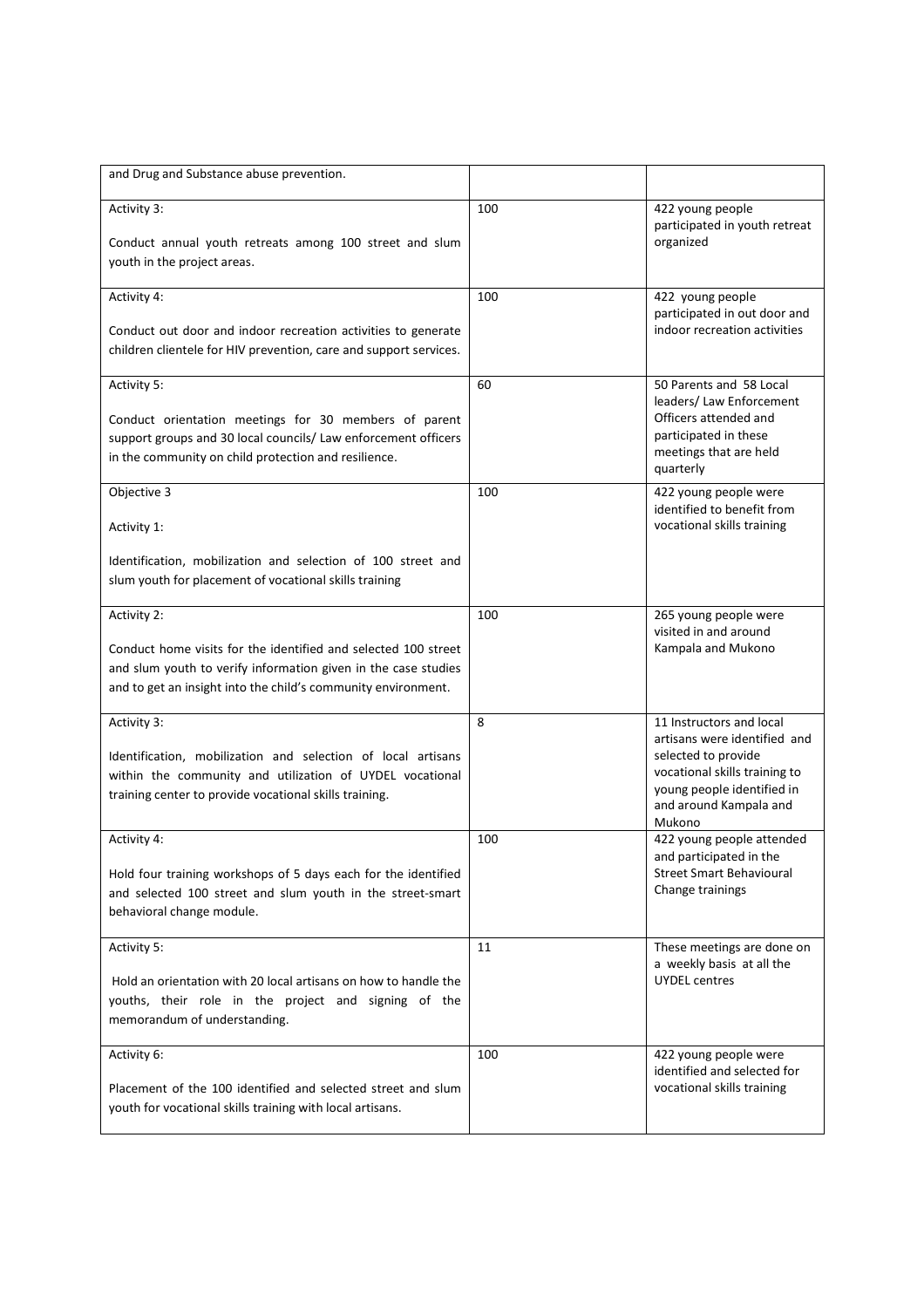| Activity 7:<br>Conduct follow up visits for the 100 street and slum youth<br>placed with local artisans for vocational skills training                                                                                                                                                    | 100            | 277 young people who had<br>completed vocational skills<br>training were followed up to<br>prepare for their<br>resettlement       |
|-------------------------------------------------------------------------------------------------------------------------------------------------------------------------------------------------------------------------------------------------------------------------------------------|----------------|------------------------------------------------------------------------------------------------------------------------------------|
| Activity 8:<br>Resettlement, reunification and re-integration of the<br>rehabilitated 100 street and slum youth in Kawempe Division<br>and Mukono Town Council back into their respective<br>community.                                                                                   | 100            | 277 young people who had<br>completed vocational skills<br>training were resettled back<br>with their families and<br>guardians    |
| <b>Programme Management</b><br>Activity 1:<br>Hold 2 consultative meetings with Key Stakeholders at the<br>District (DDHS, Labour officer, CAO, CDO, and DTPC to inform<br>them about the project activities and encourage them to give<br>support to the project and monitor the project | $\overline{2}$ | These are done on a semi<br>annual basis                                                                                           |
| Activity 2:<br>Provide on going technical support, assistance and facilitative<br>supervision to project staffs for effective implementation of the<br>project.                                                                                                                           | 4              | This activity is done twice in<br>each quarter                                                                                     |
| Activity 3:<br>Participation in National and International days (i.e. World AIDS<br>Day, Day of the African Child, youth day)                                                                                                                                                             |                | Participated in the National<br>celebrations for the day of<br>the African Child in Luwero<br>on the 16 <sup>th</sup> of June 2008 |

### **Success Story One**

Nakyobe Christine's facial expressions could tell that she had seen light at the end of the tunnel. "I have already started working in Kampala and since I have received my certificate, I guess life will not remain the same. My boss pays me well but with this certificate, I am sure things will get even better," the visibly excited Nakyobe says. Nakyobe repairs mobile phones along William Street in the city centre. Her employer pays her 10% of the money she makes in a day. If she makes 60,000 Ugandan Shillings for example, she is paid 6000 Ugandan Shillings.

Nakyobe was among the 277 students who graduated in various vocational skills courses at a grand ceremony officiated by the Hon. Maj. (Rtd) Jimmy W.L. Kinobe, Minister of State for Youth and Children Affairs, Ministry of Gender, Labour and Social Development that was organized by UYDEL at the UYDEL Masooli vocational skills and retreat centre on the 11<sup>th</sup> of December 2008.

Nakyobe dropped out of school in senior three because her aunt who was educating her could no longer afford to pay the fees. She is a paternal orphan and has never seen her mother since she was born 18 years ago but was told that the mother stays in Masindi. She is the first born in a family of four. She plans to use part of her earnings to pay school fees and buy scholastic materials for her three brothers who had also dropped out of school. Christine is also plans to enroll for a diploma course to upgrade her skills and become more competitive in her area of specialization. Christine says that before she joined the UYDEL program she was being sexually assaulted by the neighbor and she didn't know what to do or where to go for help when a friend directed her to UYDEL.